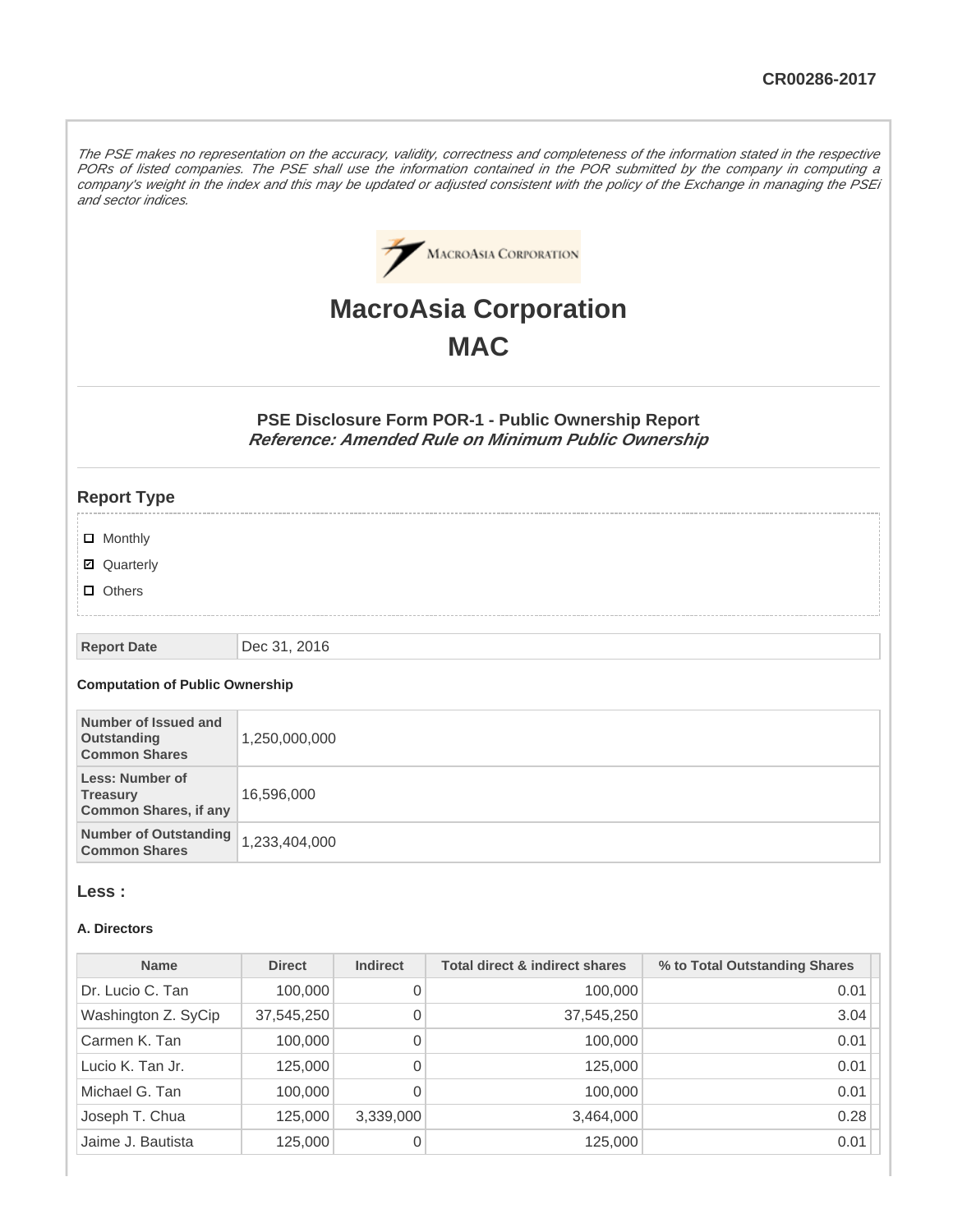| Stewart C. Lim   | 100,000    |            | 100,000    | 0.01 |
|------------------|------------|------------|------------|------|
| Johnip G. Cua    |            | 10,000,000 | 10,000,000 | 0.81 |
| Ben C. Tiu       | 100,000    |            | 100,000    | 0.01 |
| Marixi R. Prieto | 100,000    |            | 100,000    | 0.01 |
|                  | 38,520,250 | 13,339,000 | 51,859,250 | 4.21 |

## **B. Officers**

| <b>Name</b>                     | <b>Direct</b> | <b>Indirect</b>     | Total direct & indirect shares | % to Total Outstanding Shares |
|---------------------------------|---------------|---------------------|--------------------------------|-------------------------------|
| Atty, Florentino M. Herrera III |               | $230,000$ 5,368,952 | 5,598,952                      | 0.45                          |
|                                 | 230,000       | 5.368.952           | 5.598.952                      | 0.45                          |

# **C. Principal/Substantial Stockholders**

| <b>Name</b> | <b>Direct</b> | <b>Indirect</b> | Total direct & indirect shares | % to Total Outstanding Shares |
|-------------|---------------|-----------------|--------------------------------|-------------------------------|
|             |               |                 |                                |                               |
|             |               |                 |                                |                               |

# **D. Affiliates**

| <b>Name</b>                          | <b>Direct</b> | <b>Indirect</b>  | <b>Total direct &amp; indirect</b><br>shares | % to Total Outstanding<br><b>Shares</b> |
|--------------------------------------|---------------|------------------|----------------------------------------------|-----------------------------------------|
| Baguio Gold Holdings Corp.           | 88,000,000    | 0                | 88,000,000                                   | 7.13                                    |
| Conway Equities, Inc.                | 85,110,000    | 0                | 85,110,000                                   | 6.9                                     |
| Solar Holdings Corp.                 | 59,000,000    | 0                | 59,000,000                                   | 4.78                                    |
| Pan Asia Securities Corp.            | 55,000,000    | 0                | 55,000,000                                   | 4.46                                    |
| Dragonstar Management Corp.          | 53,750,000    | 0                | 53,750,000                                   | 4.36                                    |
| Profound Holdings, Inc.              | 47,500,000    | 0                | 47,500,000                                   | 3.85                                    |
| Excel Ventures, Inc.                 | 47,405,000    | 0                | 47,405,000                                   | 3.84                                    |
| <b>Bigearth Equities Corporation</b> | 46,500,000    | 0                | 46,500,000                                   | 3.77                                    |
| Palomino Ventures, Inc.              | 28,900,000    | 0                | 28,900,000                                   | 2.34                                    |
| Primeline Realty, Inc.               | 25,000,000    | 0                | 25,000,000                                   | 2.03                                    |
| Artisan Merchandising Corp.          | 25,000,000    | 0                | 25,000,000                                   | 2.03                                    |
| Golden Path Realty Corporation       | 25,000,000    | 0                | 25,000,000                                   | 2.03                                    |
| Clipper 8 Realty & Development Corp. | 25,000,000    | 0                | 25,000,000                                   | 2.03                                    |
| Absolute Holdings & Equities, Inc.   | 25,000,000    | 0                | 25,000,000                                   | 2.03                                    |
| Caravan Holdings Corporation         | 25,000,000    | 0                | 25,000,000                                   | 2.03                                    |
| Quality Holdings Inc.                | 25,000,000    | 0                | 25,000,000                                   | 2.03                                    |
| Sunway Equities Inc.                 | 22,370,000    | 0                | 22,370,000                                   | 1.81                                    |
| Infinity Equities Incorporated       | 22,000,000    | 0                | 22,000,000                                   | 1.78                                    |
| Bestview Development Corp.           | 22,000,000    | 0                | 22,000,000                                   | 1.78                                    |
| Basic Options Inc.                   | 22,000,000    | 0                | 22,000,000                                   | 1.78                                    |
| Winsor Merchandising Corp.           | 22,000,000    | 0                | 22,000,000                                   | 1.78                                    |
| Prima Equities & Investments Corp.   | 22,000,000    | 0                | 22,000,000                                   | 1.78                                    |
| Legacy Holdings Inc.                 | 22,000,000    | 0                | 22,000,000                                   | 1.78                                    |
| Kinston Realty & Development Corp.   | 22,000,000    | 0                | 22,000,000                                   | 1.78                                    |
| <b>Wonderoad Corporation</b>         | 12,500,000    | 0                | 12,500,000                                   | 1.01                                    |
|                                      | 875,035,000   | $\boldsymbol{0}$ | 875,035,000                                  | 70.92                                   |